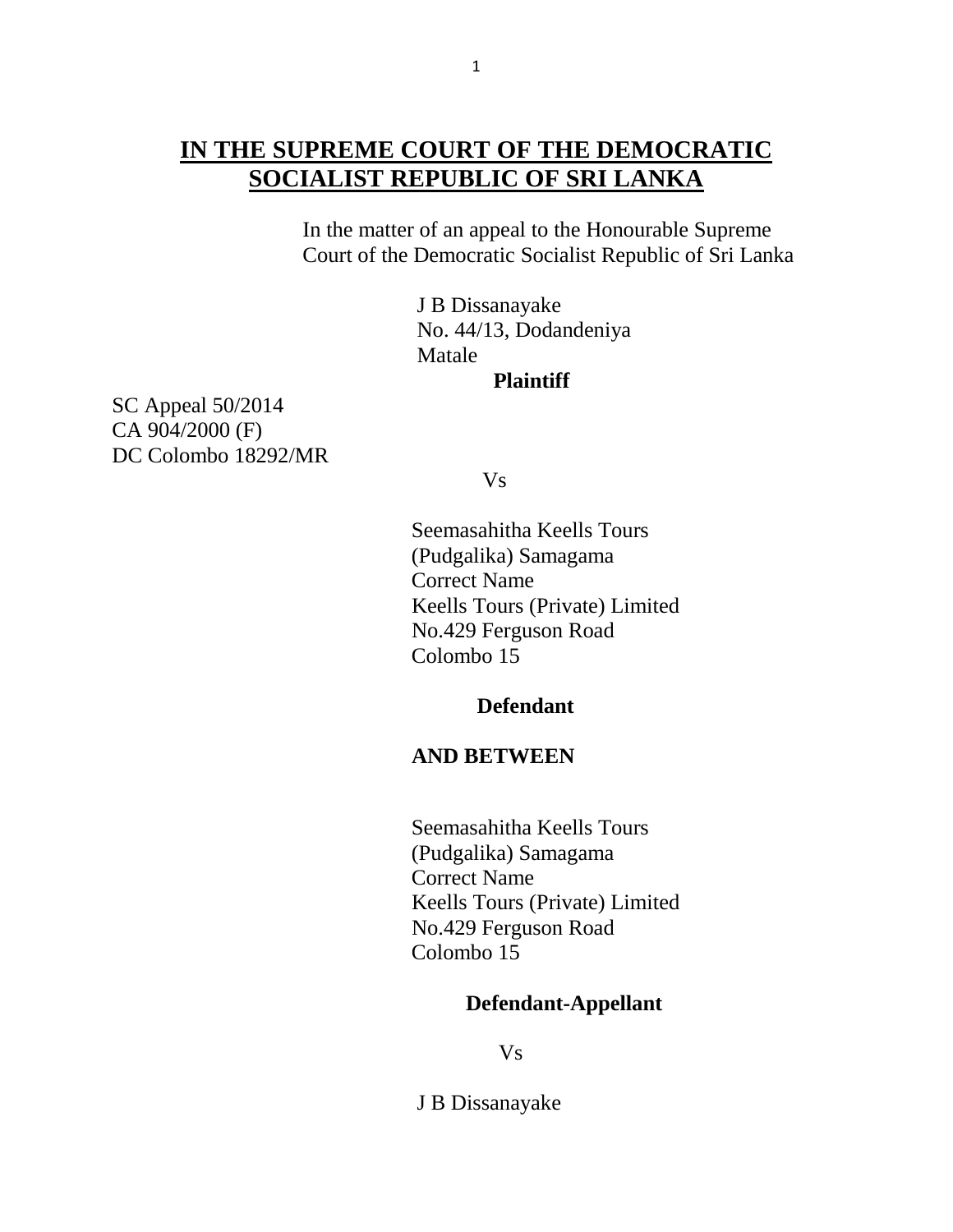No. 44/13, Dodandeniya Matale

**Plaintiff-Respondent**

# **AND NOW BETWEEN**

Seemasahitha Keells Tours (Pudgalika) Samagama Correct Name Keells Tours (Private) Limited No.429 Ferguson Road Colombo 15  **Defendant-Appellant- Appellant**

Vs

 J B Dissanayake No. 44/13, Dodandeniya Matale

# **Plaintiff-Respondent- Respondent**

- Before : Sisira J De Abrew J Priyanthe Jayawardena PC J Vijith Malalgoda PC J
- Counsel : Harsha Soza PC Rajinda Perera with for the Defendant-Appellant-Appellant

Shamir Zavahir for the Plaintiff-Respondent-Respondent

Argued on : 29.6.2017

Written Submission

Tendered on : 8.5.2014 by the Defendant-Appellant-Appellant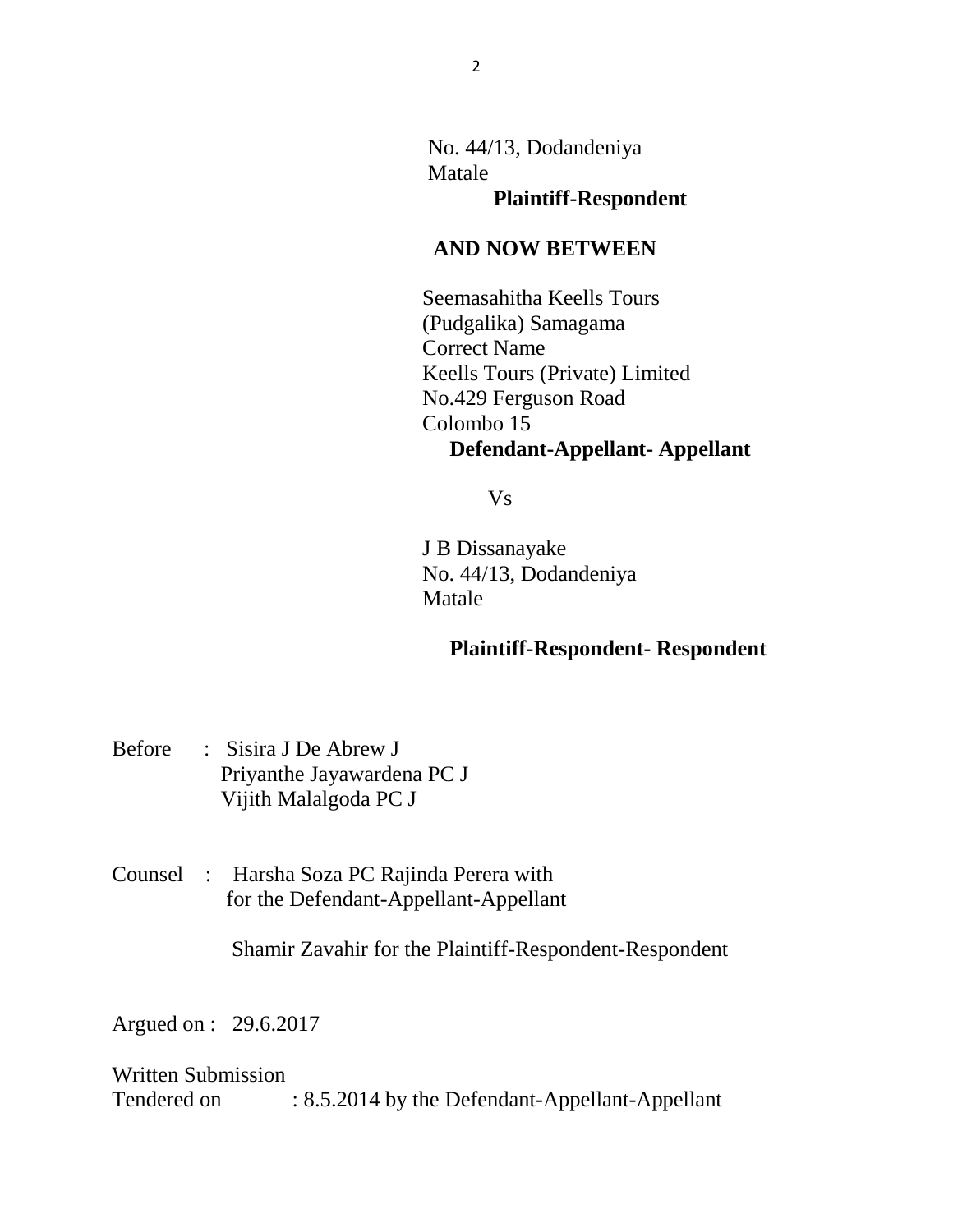# 23.4.2015 by the Plaintiff-Respondent-Respondent

Decided on : 14.09. 2017

#### **Sisira J De Abrew J.**

The Plaintiff-Respondent-Respondent (hereinafter referred to as the Plaintiff-Respondent filed action in the District Court to recover a sum of Rs.250,000/- as damages from the Defendant-Appellant-Appellant (hereinafter referred to as the Defendant-Appellant) on the basis that the Defendant-Appellant violated the lease agreement entered between the Plaintiff-Respondent and the Defendant-Appellant. The learned District Judge, by judgment dated 13.11.2000, held in favour of the Plaintiff-Respondent. Being aggrieved by the said judgment the Defendant-Appellant appealed to the Court of Appeal. The Court of Appeal, by its judgment dated 7.5.2013, dismissed the appeal. Being aggrieved by the said judgment of the Court of Appeal, the Defendant-Appellant has appealed to this court. This Court, by its order dated 27.3.2014, granted leave to appeal on the questions of law set out in paragraphs  $14(a), (b), (c), (d)$  and (e) of the petition of appeal dated 17.6.2013 which are set out below.

- 1. Has the Court of Appeal erred in failing to consider that there is acceptable evidence in this case which clearly shows that the Defendant has terminated the said Lease Agreement (P1) with one (1) calendar month's notice?
- 2. Has the Court of Appeal failed to consider that in terms of the provisions of the said lease Agreement (P1) written notice of termination is not necessary to validly terminate the said Lease Agreement (P1)?
- 3. Has the Court of Appeal erred in failing to appreciate that on the facts and circumstances of this case no damages are payable to the Plaintiff by the Defendant?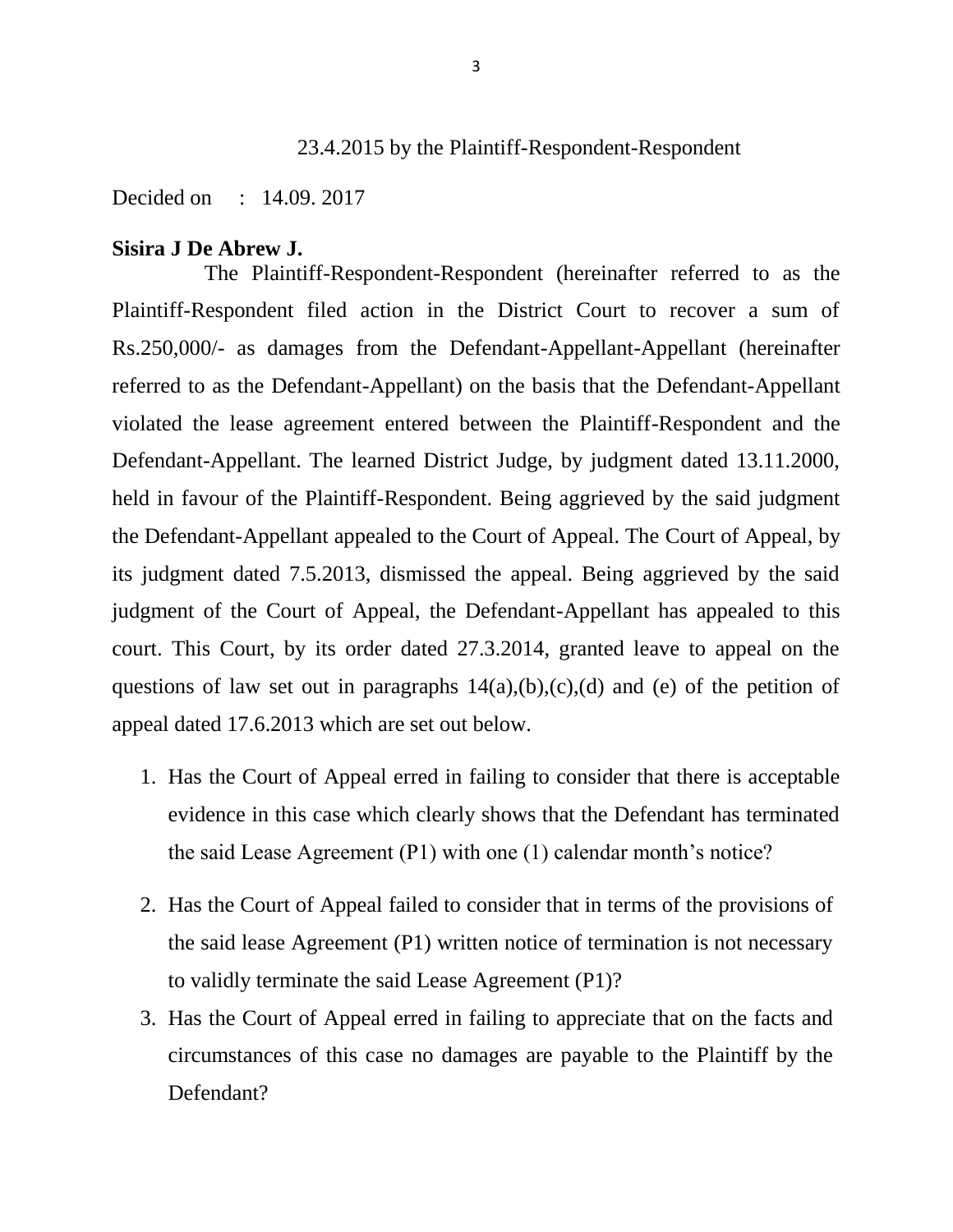- 4. In any case, has the Court of Appeal erred in failing to appreciate that the maximum damages payable to the Plaintiff is a sum not exceeding Rupees Thirty Thousand [Rs.(LKR)30,000/=]?
- 5. Has the Court of Appeal erred in failing to consider that a clause permitting payment of the monthly lease rental in lieu of a calendar month's notice need not be expressly stipulated where a calendar month's notice is prescribed as a method of terminating that contract, and that no question of liquidated damages or penalty arises?

The facts of this case may be briefly summarized as follows. The Plaintiff-Respondent leased his vehicle No.32-6273 to the Defendant-Appellant for a period of two years commencing from 6.7.1995 to 5.7.1997. The monthly rental was Rs.30,000/- Clause 10 of the lease agreement reads as follows.

*"One calendar months notice will be given to either party for handing back or withdrawal of the vehicle."*

It is therefore seen from the above clause that if the Defendant-Appellant wanted to give back the vehicle he has to give one months notice to the Plaintiff-Respondent and if the Plaintiff-Respondent wanted to withdraw the vehicle he too has to give one months notice to the Defendant-Appellant. The Plaintiff-Respondent, in his evidence states that on 6.10.1995, when he visited the office of the Defendant-Appellant, he was requested by the Defendant-Appellant to take back the vehicle. He claims that the Defendant-Appellant did not give him one months notice as stipulated in clause 10 of the lease agreement and that therefore the Defendant-Appellant has violated the lease agreement. The Defendant-Appellant claims that he, on 4.9.1995, gave one months notice to the Plaintiff-Respondent over the phone and that the Plaintiff-Respondent took the vehicle from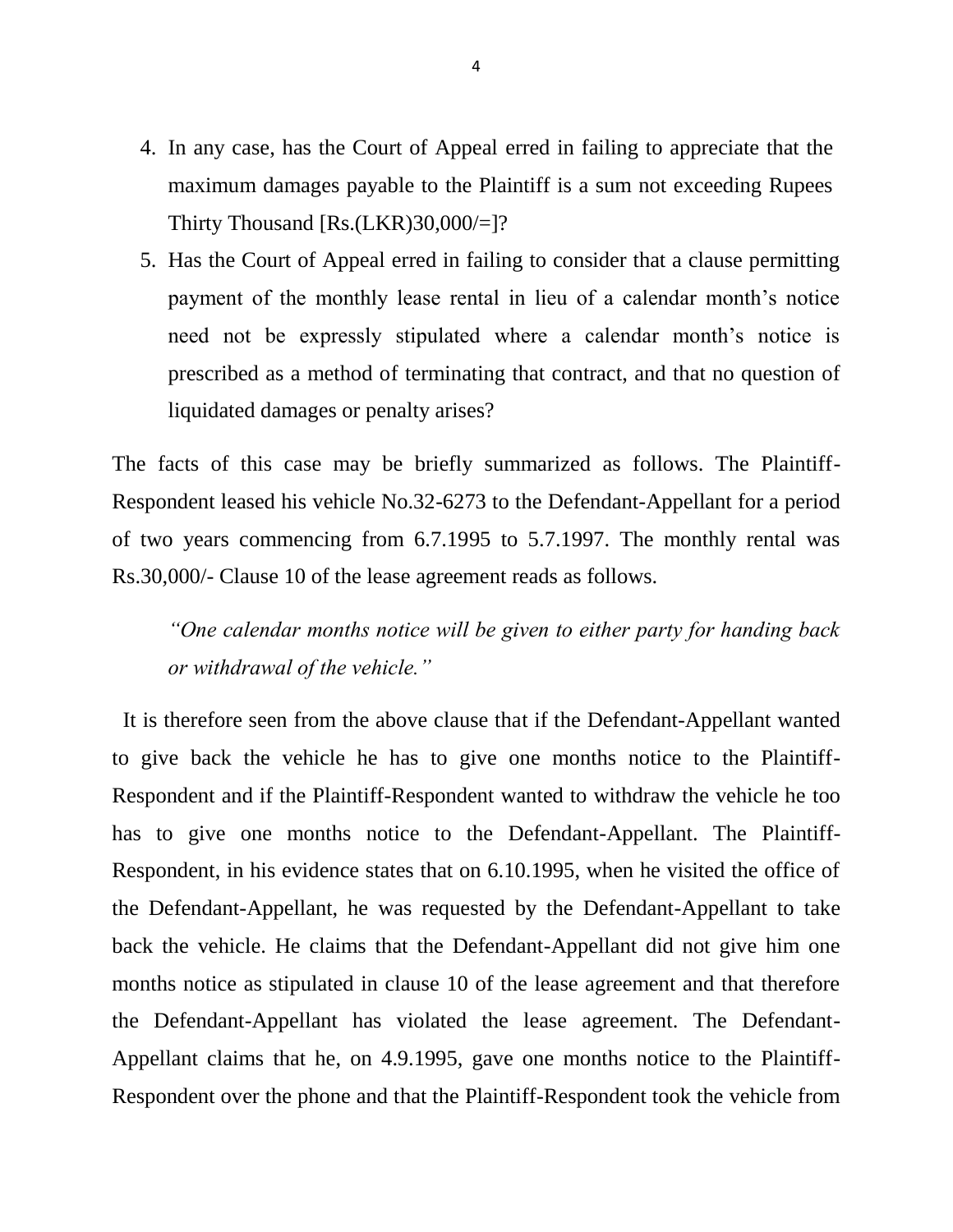the custody of the Defendant-Appellant on 6.10.1995. He therefore claims that he had given one months notice as stipulated in clause 10 of the lease agreement. Samantha Rohan Jayasinghe, the Executive Officer of the Defendant-Appellant's company admitted in evidence that the Defendant-Appellant terminated the lease agreement (page 812 of the brief).

 The most important question that must be decided in this case is whether the Defendant-Appellant terminated the lease agreement as per clause 10 of the lease agreement. Did the Defendant-Appellant give one month's notice before handing back the vehicle? I now advert to these questions. If the Defendant-Appellant gave one months notice as stipulated in clause 10 of the lease agreement, he should have raised an issue on this point. It has to be noted here that the Defendant-Appellant did not raise any issue on this point. Further when the Plaintiff-Respondent gave evidence, the Defendant-Appellant did not suggest to the witness that he (the Defendant-Appellant) gave notice over the phone on 4.9.1995. When I consider all the above matters I hold that the Defendant-Appellant had not given one months notice to the Plaintiff-Respondent as stated in clause 10 of the lease agreement and that the Defendant-Appellant had violated the lease agreement.

 Learned President's Counsel for the Defendant-Appellant contended that even if the Defendant-Appellant violated the lease agreement, the Plaintiff-Respondent is only entitled to one month rental (Rs.30,000/-). I now advert to this contention. Is there any clause in the lease agreement that in the event of the lease agreement being violated by the Defendant-Appellant, the Plaintiff-Respondent is entitled only to Rs.30,000/-. This question has to be answered in the negative as there is no such clause in the lease agreement. For the above reasons, I reject the contention of learned President's Counsel for the Defendant-Appellant. When the Defendant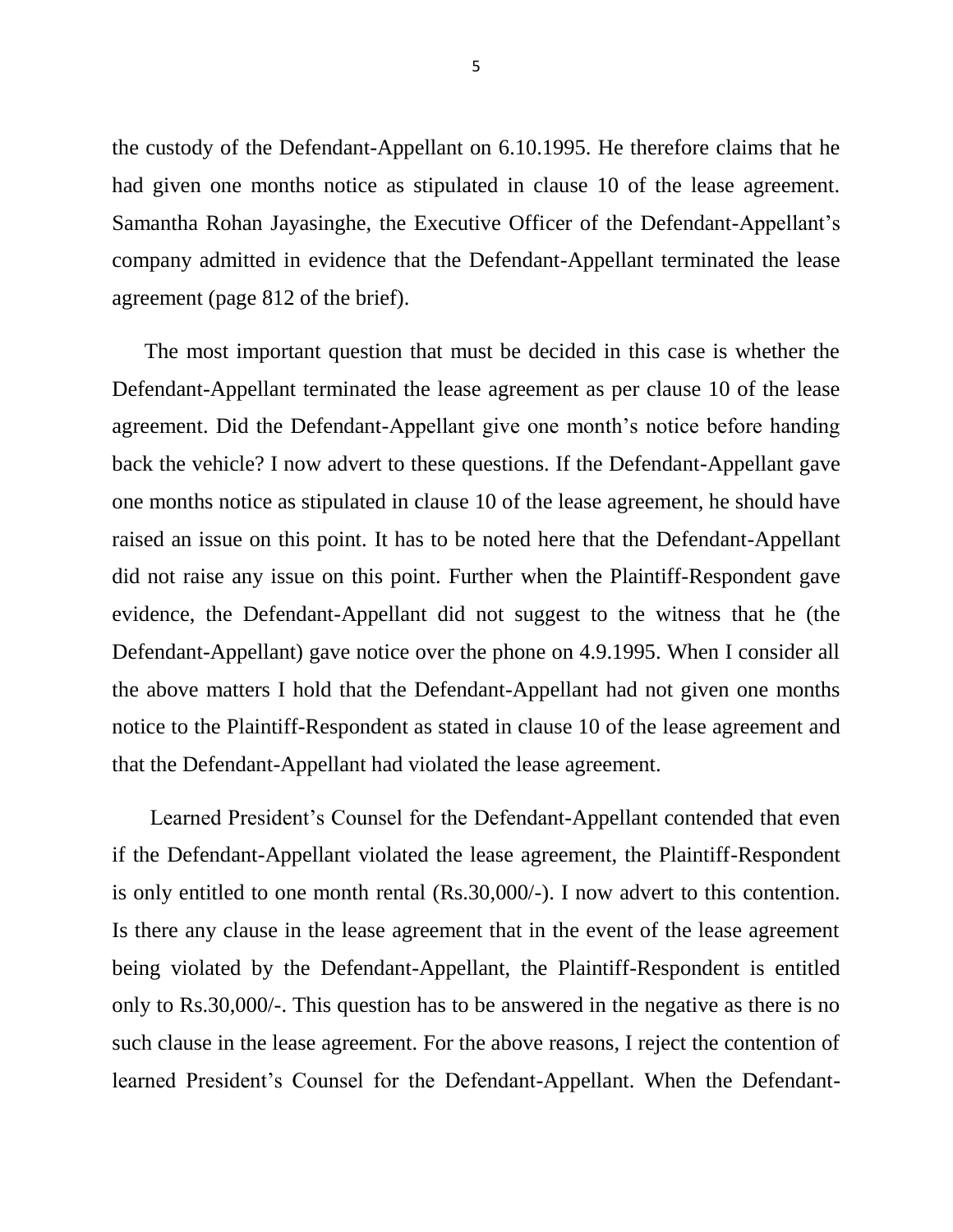Appellant terminated the lease agreement without notice to the Plaintiff-Respondent, he would suffer damages. The Plaintiff-Respondent has claimed Rs.250,000/- as damages. When considering damages it is important to consider a passage from the book titled 'The Law of Contracts by CG Weeramanthry Vol. 11 page 925' which reads as follows.

 *"The award of damages is based upon the general principle that a sum of money to be given in reparation of the damages suffered should, as nearly as possible, be the sum which will put the injured party in the position he would have enjoyed had he not sustained the wrong for which the award of damages is made, and that it should include both actual loss and loss of profit. Damages for breach of contract must, in other words, place the plaintiff, "so far as money can do it, in the same position as he would have been in had the contract been performed."* 

 When a party to a contract violates the contract, the innocent party cannot be allowed to suffer. The party violated the contract must pay damages to the innocent party to compensate the loss suffered by him as a result of the violation of the contract. In such a situation the court has the power to award compensation. I have elsewhere in this judgment held the Defendant-Appellant had violated the contract. Considering all these natters I hold that the Defendant-Appellant should pay compensation to the Plaintiff-Respondent. The Plaintiff-Respondent has claimed Rs.250,000/-. But he has failed to state any basis for the calculation of the above amount. When the above amount is considered, it appears that the Plaintiff-Respondent has not asked for compensation for the entire period of two years. When the Defendant-Appellant without any notice to the Plaintiff-Respondent requested him to take back the vehicle it was not possible for him to find a person